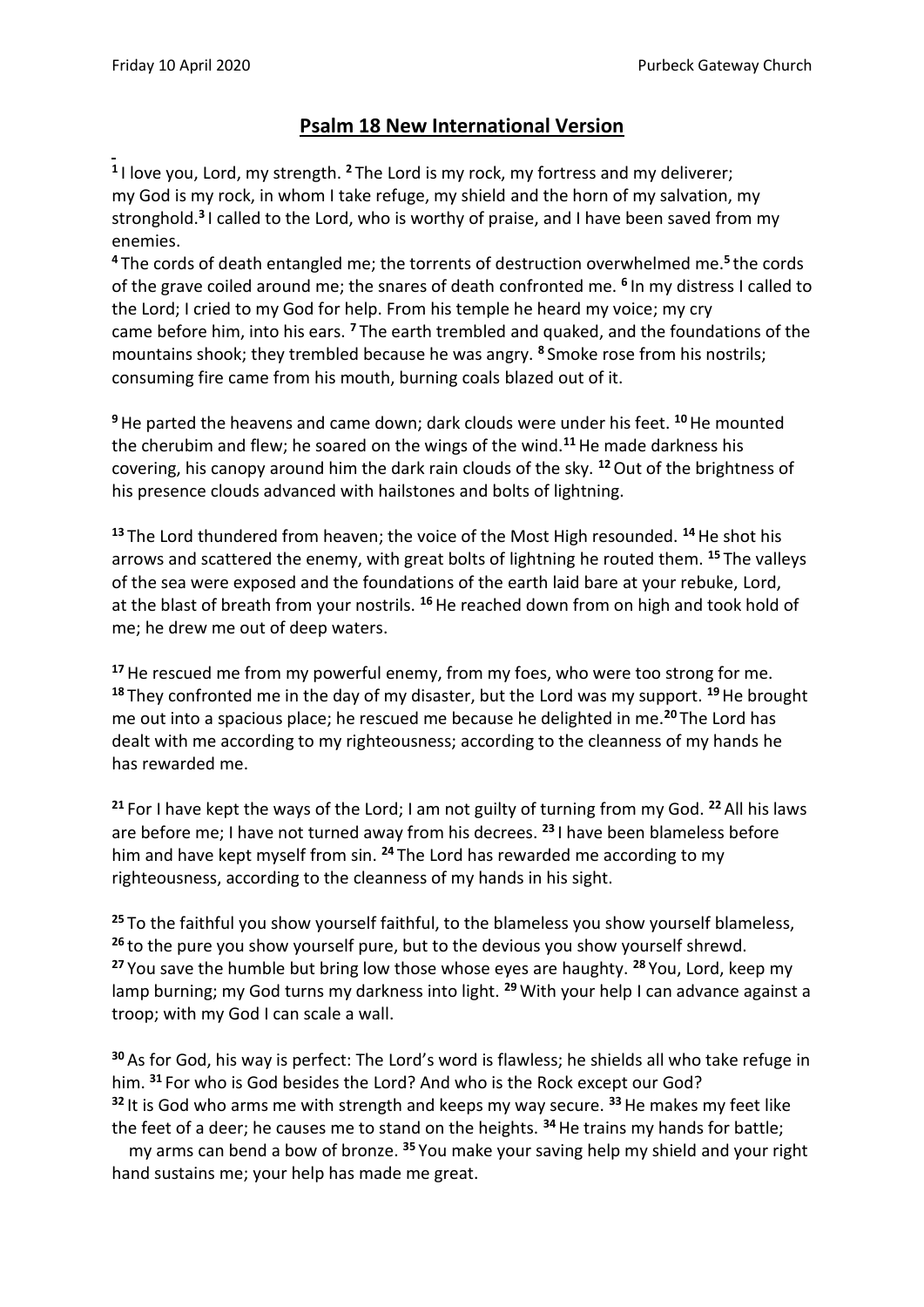**<sup>36</sup>** You provide a broad path for my feet, so that my ankles do not give way. **<sup>37</sup>** I pursued my enemies and overtook them; I did not turn back till they were destroyed. **<sup>38</sup>** I crushed them so that they could not rise; they fell beneath my feet. **<sup>39</sup>** You armed me with strength for battle;

you humbled my adversaries before me.

**<sup>40</sup>** You made my enemies turn their backs in flight, and I destroyed my foes.**<sup>41</sup>** They cried for help, but there was no one to save them to the Lord, but he did not answer. **<sup>42</sup>** I beat them as fine as windblown dust; I trampled them like mud in the streets. **<sup>43</sup>** You have delivered me from the attacks of the people; you have made me the head of nations. People I did not know now serve me,

**<sup>44</sup>** foreigners cower before me; as soon as they hear of me, they obey me. **<sup>45</sup>** They all lose heart; they come trembling from their strongholds.**<sup>46</sup>** The Lord lives! Praise be to my Rock! Exalted be God my Savior! **<sup>47</sup>**He is the God who avenges me, who subdues nations under me, **<sup>48</sup>**who saves me from my enemies. You exalted me above my foes; from a violent man you rescued me. **<sup>49</sup>** Therefore I will praise you, Lord, among the nations; I will sing the praises of your name. **<sup>50</sup>**He gives his king great victories; he shows unfailing love to his anointed, to David and to his descendants forever.

## **We will use five tools on our expedition that are built around five questions**

What questions were provoked within you? Did anything confuse you? Did anything move you emotionally? Did God instruct you to do something? Did you gain any insight into God's character?

- · Can you freely say to God 'I love you'?
- Have you learnt to declare the reality of who God is to you like David did?
- · Who is God to you?
- If someone was to describe the relationship you have with God, what would they say?
- What is the benefit of making a declaration to God in prayer?
- The story telling within a song is for what purpose?
- Like David, how is God your help?
- How do you know God hears you when you speak to Him?
- · What makes God angry?
- What do the wings of the wind mean to you?
- Has God ever rescued you like he rescued David?
- · Do you see God as an awesome God, capable of everything?
- David is convinced it is because of his right standing before God, that God came to his rescue. Why is that different to the gospel in the new testament?
- Why does God show mercy to the undeserved?
- What are haughty eyes?
- · Has God turned your darkness to light?